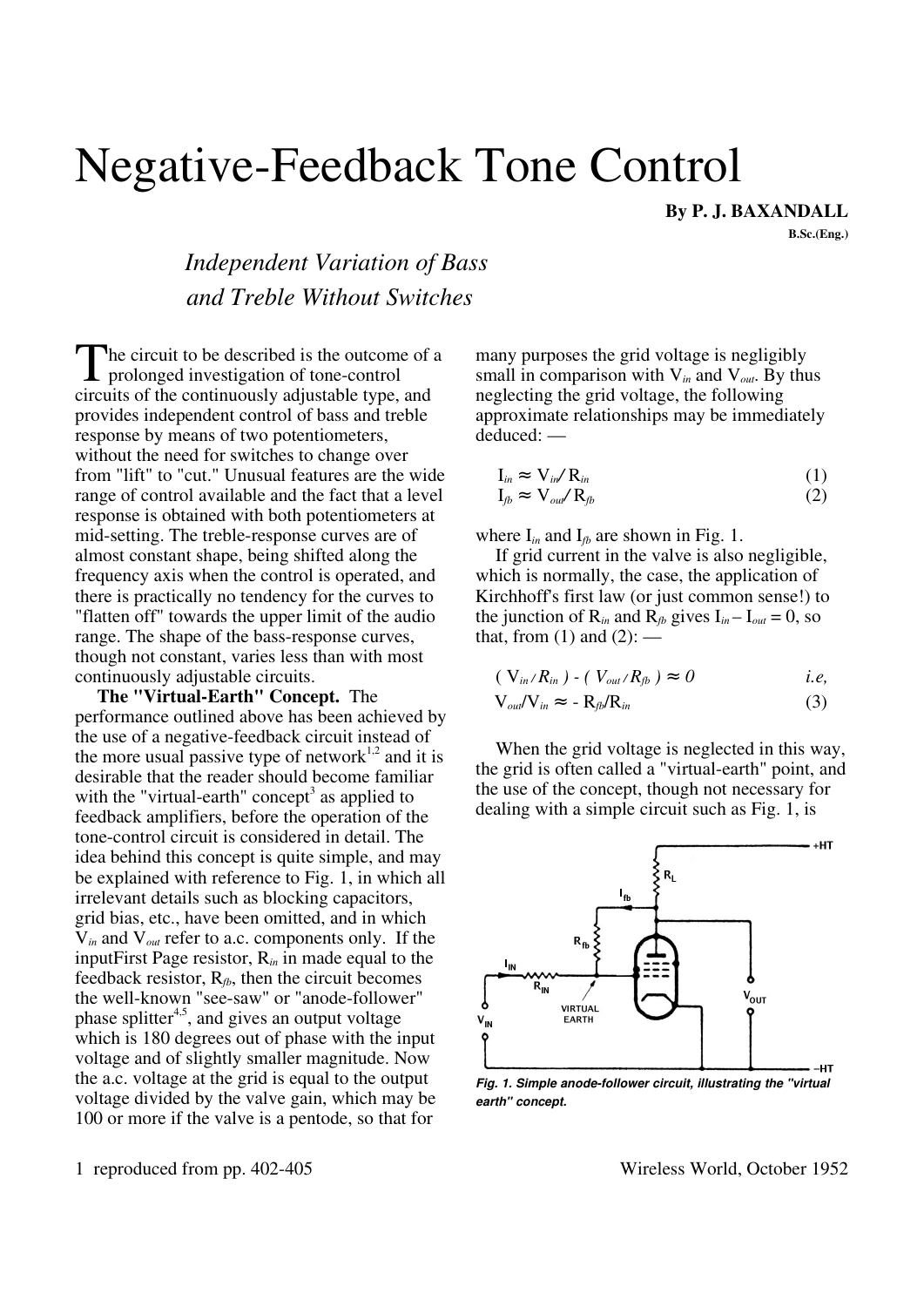found to be very helpful when dealing with more elaborate arrangements, and frequently gives one a far clearer physical picture of what is going on than does a straightforward mathematical analysis. The great practical value of this method of approach appears to have been first fully appreciated by Professor F. C. Williams, who introduced the name "virtual earth."

Treble-Lift Circuit.— The basic circuit used for obtaining treble lift is shown in Fig. 2, in which the potentiometer P is made of sufficiently low resistance to ensure that the voltage at its slider, when the latter is at the middle of the element, is not appreciably affected by the current supplied to C even at the top end of the audio range.



*Fig. 2. Basic circuit used for treble lift.*  $R_N$  *is made equal to*  $R_{\text{fb}}$ *.* 

Let *k* be the fraction of the total potentiometer resistance lying between the slider and earth; then the total input current, I*in*, flowing towards the virtual earth, is  $I_1 / I_2$ , where  $I_1$  is approximately  $V_{in}/R_{in}$  and  $I_2$  is approximately  $jkV_{in}\omega C$ . The feedback current, I*fb*, is approximately V*out*/R*fb*and the application of Kirchhoff's first law to the virtual-earth junction gives  $I_1 + I_2 + I_{tb} = 0$  and hence the relationship: —

$$
V_{in}/R_{in} + jkV_{in}\omega C + V_{out}/R_{fb} \approx 0
$$

which may be rearranged in the form: —

$$
V_{out} \approx -V_{in} (R_{fb}/R_{in} + jk\omega CR_{fb})
$$
 (4)

It will be seen later that in order to combine this treble-lift circuit in a satisfactory manner with the treble-cut circuit,  $R_{tb}$  should be made equal to

R*in*; then, using R in place of these symbols, equation (4) becomes: —

$$
V_{out} \approx -V_{in} (1 + jk\omega CR)
$$
 (4a)

The output voltage may thus be regarded as having two components, one of which is independent of frequency (for a constant value of V*in*), whereas the other one, leaving in phase by 90 degrees as indicated by the operator "*j*," has its magnitude proportional to frequency and proportional to the potentiometer setting *k*.



*Fig. 3. Diagram showing how the Fig. 2 circuit gives a curve of constant shape but variable position. 0 db represents*  $V_{OUT}$  *= VIN. Dotted line***—***output due to I1; chain dotted***—***line output due to I2; solid curves***—***total output.*

Plotting  $|V_{out}| / |V_{in}|$  in decibels, with the usual logarithmic frequency scale, as shown in Fig. 3, and letting 0 db correspond to  $|V_{out}| = |V_{in}|$ , the constant term in equation (4a) is represented by a horizontal dotted line through 0 db and the term proportional to frequency is represented by a line such as one of the chain-dotted sloping lines, the position of the line depending on the potentiometer setting *k*. The full-line curves represent the manner in which the actual total output varies, and it will be noticed that at low frequencies the total output curve is very close to the  $I_1$  curve, whereas at high frequencies, where  $I_2$ is much greater than  $I_1$ , the total curve almost follows the  $I_2$  curve. The effect of varying the potentiometer setting *k* will be seen to be that of shifting the response curve along the frequency axis. At a point such a "P" the two output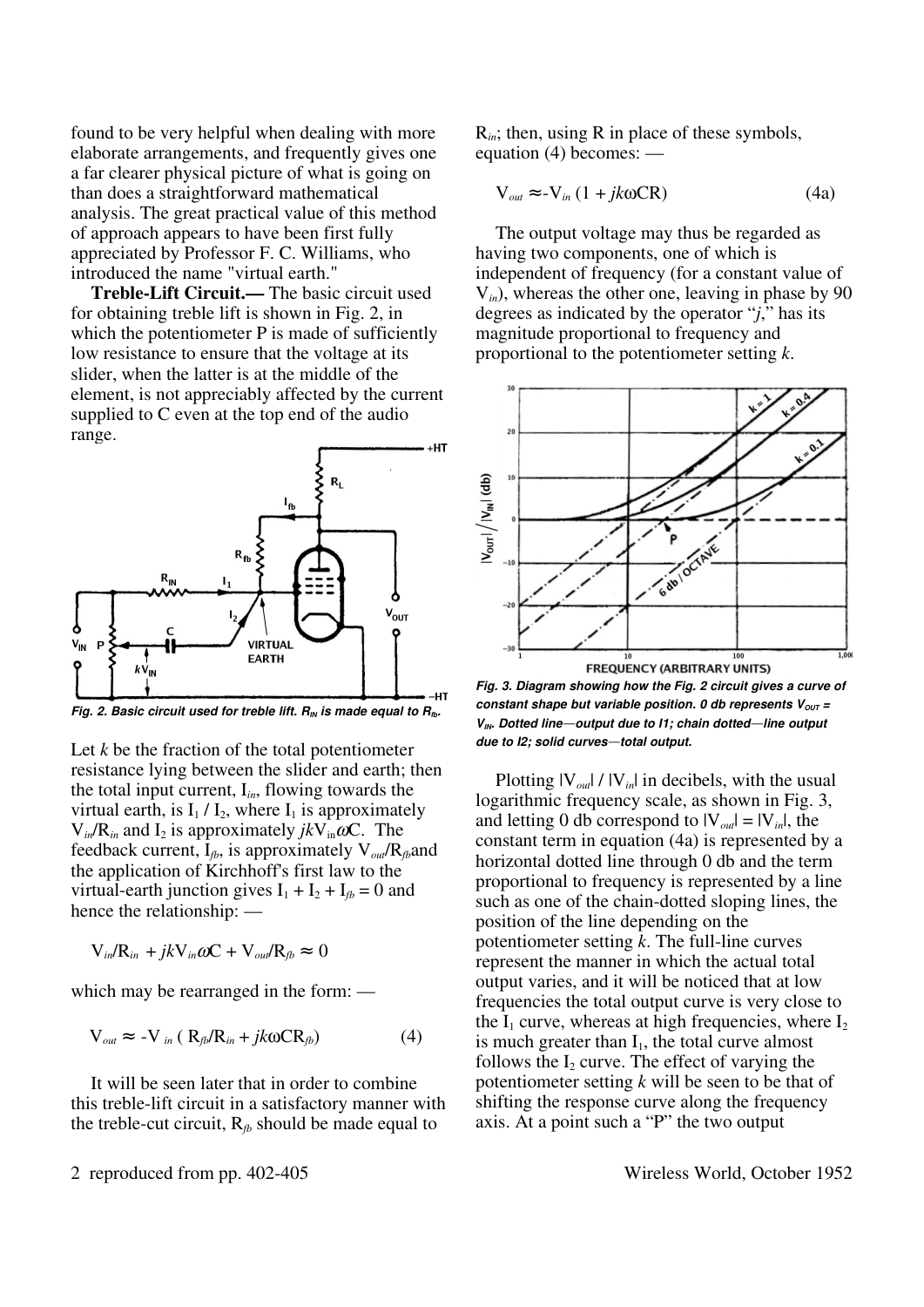components are of equal magnitude, and because of the 90-degree phase angle between  $I_2$  and  $I_1$ , the total output voltage will be  $\sqrt{2}$  times that of each output component, or, in other words, the response will be 3db up.



*Fig. 4. Basic circuit used for treble cut.*  $R$ *<sup><i>th*</sup></sup> *is made equal to*  $R$ *<sup>IN</sup>.* 

Treble-Cut Circuit.— For treble cut the basic circuit is shown in Fig. 4. The same method of analysis as was used for the treble-lift circuit gives: —

$$
V_{in}/R_{in} + V_{out}/R_{fb} + jkV_{out} \omega C \approx 0
$$

Hence

$$
V_{out} \approx -V_{in} / (R_{in}/R_{fb} + jkaCR_{in})
$$
 (5)

Making  $R_f$  equal to  $R_i$ , as mentioned previously, and using R in place of these symbols, equation (5) becomes: —

$$
V_{out} \approx -V_{in}/(1 + jk\omega CR)
$$
 (5a)

Comparing equation (5a) with equation (4a), it will be seen that, for the treble-lift circuit, V*out* is approximately equal to V*in multiplied* by  $-(1 + jk\omega CR)$ , whereas for treble-cut circuit  $V_{out}$ is approximately equal to V*in divided* by  $-(1 + ik\omega$ CR). Hence at any particular frequency and potentiometer setting the response of the Fig. 4 circuit will be "down" by the same number of decibels as that of Fig. 2 is "up," so that the response curves of the two circuits, for each potentiometer setting *k*, will "mirror images" in

the 0 db line.

Combined Treble-Control Circuit.— In order to obtain treble lift or cut with single-know control, the two circuits just described may be combined by using a centre-tapped potentiometer, which is available commercially in carbon-track form at a price only slightly in excess of that for an ordinary potentiometer. The centre-tap is earthed, on end of the element is connected to the input terminal, the other end is connect to the valve anode (via a coupling capacitor in practice), and the slider is connect to the capacitor C. Then when the slider is on the input side of the centretap, the circuit becomes that of Fig.2, and gives treble lift, whilst moving the slider to the anode side of the centre-tap gives the Fig. 4 circuit and provides treble cut. When the slider is at the centre-tap, the capacitor C is joined between virtual earth and actual earth, but the voltage between these two points is so small, when a high-gain valve is used, that the current taken by the capacitor has a negligible effect on the frequency response within the working frequency range.



*Fig. 5. Basic circuit used for bass lift and cut. R1=R2 and C1=C2.*

Bass-Control Circuit.— Fig. 5 shows the circuit used for bass lift and cut, omitting irrelevant details as before. In order to level response with the potentiometer at mid-setting, and to allow the circuit to be easily combined with the treble-control circuit, R1 and C1 are made equal to R2 and C2. At middle  $a_n$ d high frequencies the potentiometer is almost "shorted out" by the low  $r_{e}$  actances of C1 and C2, so that the circuit becomes almost the same as Fig. 1 with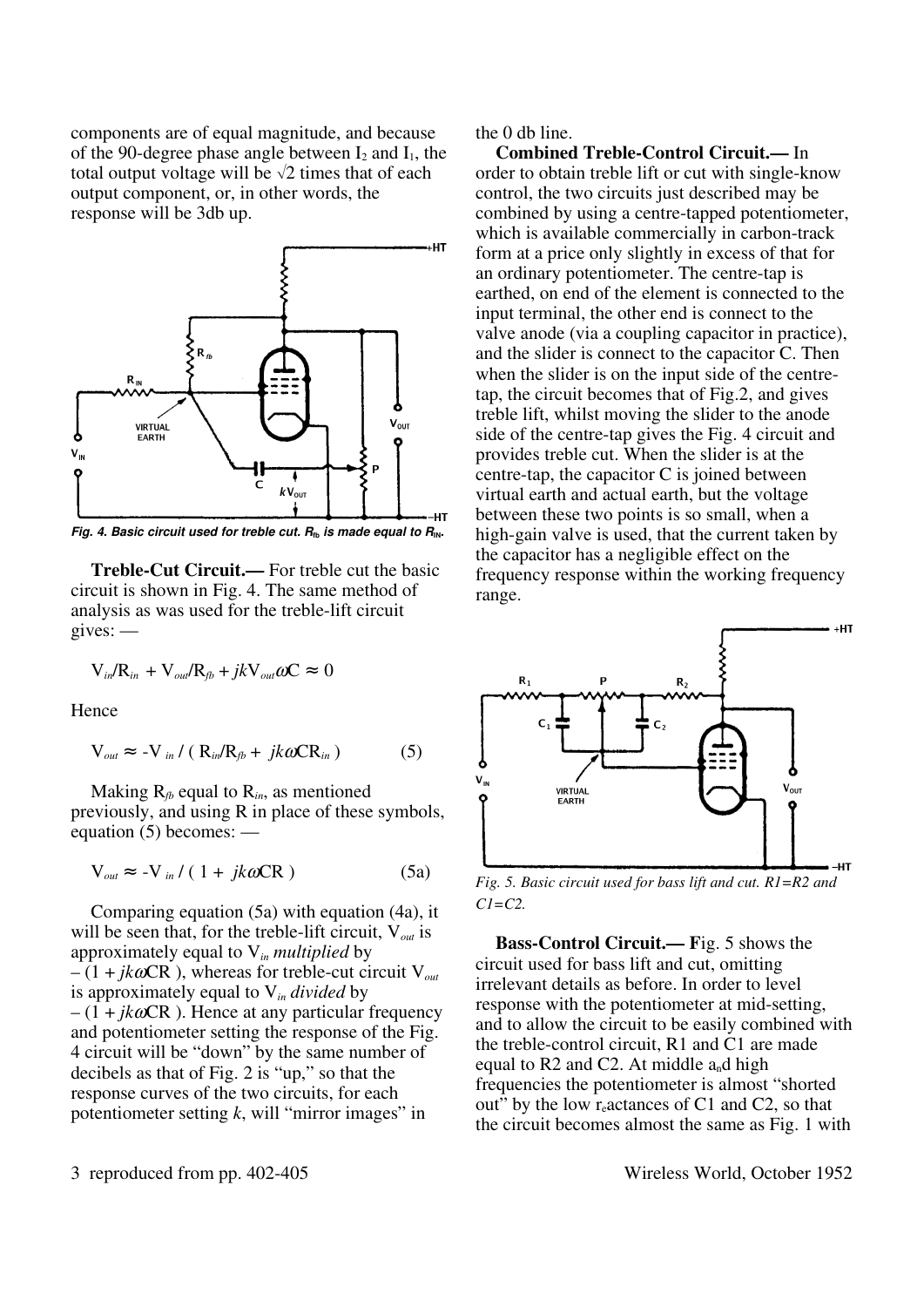

*Fig. 6. The complete tone-control circuit. R*1*, R*2*, C*1*, C*2*, R*3 *and C*3 *should preferably we within 5 per cent of marked values. P*2 *is Dubilier Type 'C' control, 500k*Ω*, with fixed tapping at 50 per cent rotation. C*4 *should normally be 0.05*µ*F if following stage has 250-k*Ω *grid-leak.*

 $\text{R}$ in = Rfb, and a gain of a<sub>p</sub>pro<sub>x</sub>imatel, unity is obtained. As the frequency is lowered, the gain gradually rises or falls towards an asymptotic level determined by the potentiometer setting; and, as with the treble-control circuit, the response curves are approximately mirror images in the 0 db line for equal potentiometer displacements either side of the level-respons $_{e}$ setting. The amount in decibels, by which the gain of the Fig. 5 circuit departs from unity, is given approximately by: —

$$
\text{Lift, in db} \approx 20 \log \left( \left| Z_{\text{fb}} \right| / \left| Z_{\text{in}} \right| \right) \tag{6}
$$

where  $|Z_{fb}|$  and  $|Z_{in}|$ are the moduli of the impedances between input terminal and grid and between anode and grid respectively. (Note, if an impedance calculated by means of the "*j*" notation comes out to  $R+jX$ , the modulus, or magnitude, is  $\sqrt{(R^2 + X^2)}$ ; see reference 6.) Equation (6) may be used to calculate the response curves, point by point, for various potentiometer settings—a straightforward though time-consuming process! The "cross-over" effect noticeable with some of the measured bass curves shown in Fig. 8 may seem surprising at first, but it is quite genuine and equation (6) gives just the same result.

Complete Tone Control.— Fig. 6 shows the final circuit evolved, which is, effectively, a combination of the treble and bass circuits described above. There is, however, one point about the relation between Fig. 6 and the previous circuits which may need some explanation. At middle and high frequencies, where  $C_1$  and  $C_2$  in Fig. 6 may be regarded as short circuiting the potentiometer  $P_1$ , the relevant part of the circuit becomes as shown in Fig. 7(a). It will be seen that the three resistors  $R_1$ ,  $R_2$  and  $R_3$  are connected in a "star" between the three points A, B and C. Now it is well known that, as far as the external circuit is concerned, three resistors in "star" are exactly equivalent to three resistors, of suitably different values, connect in "delta"<sup>7</sup> so that Fig.  $7(a)$  is equivalent to Fig. 7(b). In Fig. 7(b), the presence of  $R_c$  cannot appreciably affect the frequency response, because the resistance is between two points A and B both of which have a relatively low impedance to earth (point A, since the source of input voltage is assumed to be of low impedance; and point B, because it is the output terminal of an amplifier having voltage negative feedback). Hence, ignoring  $R_c$  for the above reason, Fig. 7(b) is equivalent to a combination of the treble lift and cut circuits of Figs. 2 and 4, and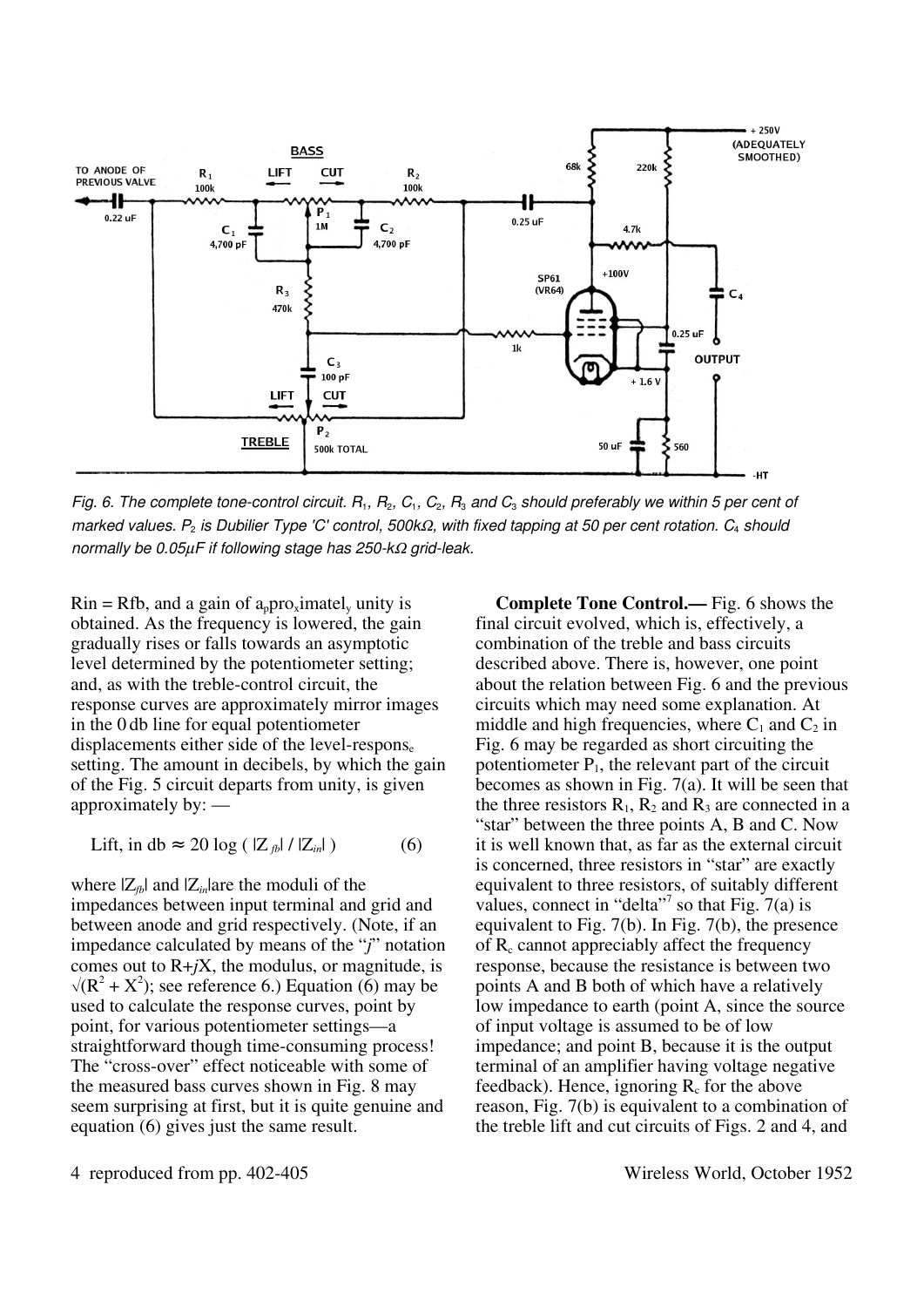

*Fig. 7. (a) At middle and high frequencies, the resistors R*1*, R*2 *and R*3 *of Fig. 6 are effectively connected in "star"; (b) shows the equivalent "delta" network.*

therefore Fig.  $7(a)$  is also equivalent to this combination. The relation between star and delta networks is such that if  $R_1$  is made equal to  $R_2$  in Fig. 6, which is essential for giving "mirror image" lift and cut curves, then  $R_a$  and  $R_b$  in Fig. 7(b) are each equal to  $R_1 + 2R_3$ . The important practical result of this reasoning is that the treble response will 3db up or down, at full-lift of fullcut settings respectively, at the frequency for which the reactance of  $C_3$  in Fig. 6 is numerically equal to  $R_1 + 2R_3$ .

The values of the main components in Fig. 6 were decided as follows.  $P_1$  was fixed at 1 M $\Omega$ , this being considered the highest really desirable value for a carbon potentiometer. To give about 20 db asymptotic bass lift and cut, the nearest standard value for  $R_1$  and  $R_2$  was 100 k $\Omega$ . A suitable compromise for  $C_3$  was 100 pF, on the grounds that, to obtain a result in accordance with calculation, the value should be large in relation to likely wiring strays, but that too large a value would result in an undesirably low impedance begin thrown across the source of V*in*. The value of  $P_2$  then had to be chosen so that, with the slider half way between the centre-tap and one end the effective internal resistance of the potentiometer, regarding it as a generator feeding  $C_3$  should be not more than say, half the reactance of  $C_3$  at 10 kc/s. Now the reactance of 100 pF at 10 kc/s is approximately 160 kΩ, and using a total value of 500 k $\Omega$  for P<sub>2</sub>, each half is 250 k $\Omega$  and the

internal generator resistance referred to is thus 250/4, i.e.,  $62.5 \text{ k}\Omega$ , which being less than half the capacitance reactance, was regarded as satisfactory. The values of  $C_1$  and  $C_2$ , which must always be equal, were then chosen to position the bass curves at an appropriate part of the frequency scale, and  $R_3$  was selected to do the same for the treble curves.

A high-slope pentode valve was employed in order to obtain a high gain between grid and anode, thereby ensuring close agreement between the measured results and those given by the approximate analysis presented above. A further reason for using a high-slope pentode was that, in a feedback circuit such as this one, where the gain with feedback is almost independent of the actual valve gain, the non-linearity distortion would have been greater if a low-slope pentode or a triode had been used—an important fact which does not seem to be sufficiently widely known.

The circuit as shown in Fig. 6 will deliver an output of 4V r.m.s without introducing more than 0.1 per cent total harmonic distortion, for any signal frequency up to 5 kc/s and at any setting of the potentiometers.

The full-line curves in Fig. 8 show the measured performance obtained with the circuit of Fig. 6. The dotted curves were obtained with the same circuit, except that the centre-tap of  $P_2$  was disconnected from earth. The writer does not regard the dotted curves as being, for normal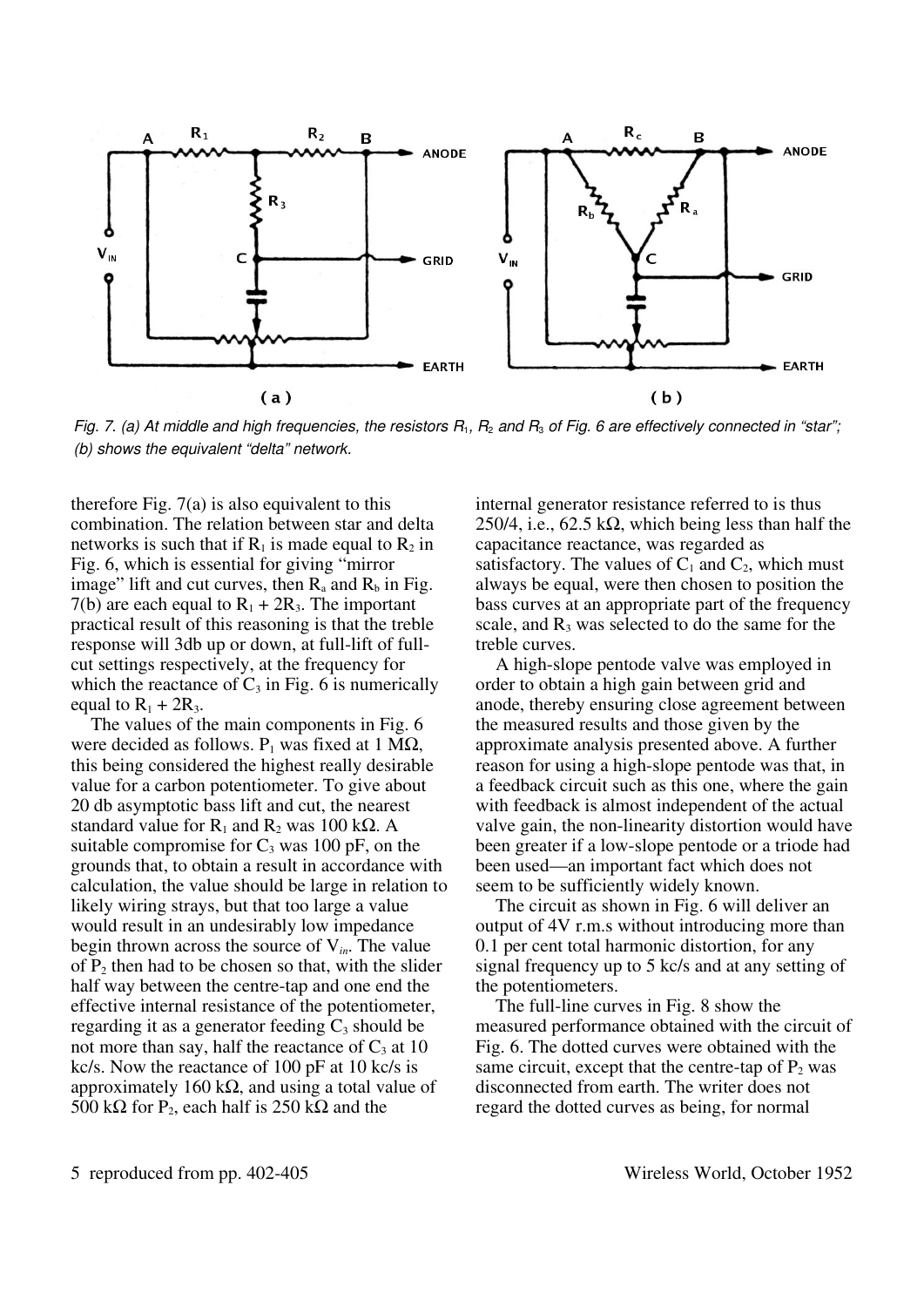purposes, of so desirable a shape as the full-line curves, but since this is a very controversial matter, it may reasonably be claimed as an advantage of the circuit that the alternative curve shapes may be made available merely by adding a single-pole on-off switch.



**FREQUENCY (c/s)** *Fig. 8. Measured response curves for circuit of Fig. 6 (all components within 5 per cent of marked values; C4 = 0.25*µ*F with 250-k*Ω *output load). Labels on curves are resistance values between potentiometer*  slider and centre of element. Dotted curves are with P<sub>2</sub>

*centre-tap disconnected from earth.*

Associated Circuits.—In conclusion, a few comments on how to incorporate the tone control in preamplifier circuits may be useful. These comments will be of a very general nature, because it is intended, in later articles, to describe the design of suitable preamplifier circuits in detail. The main points are:—

(a) The middle-frequency voltage gain of the tone-control circuit being approximately unity, it may be inserted in a preamplifier without appreciably altering the available gain.

(b) The output impedance of the circuit feeding the tone-control circuit should be reasonably low, preferably not more than about 10 k $\Omega$  if the tonecontrol elements have the values given in Fig. 6. With sources having resistive internal impedances considerably greater than 10 k $\Omega$ , R<sub>1</sub> in Fig. 6 may be reduced by an amount equal to the internal resistance of the source; this will give bass-lift, bass-cut and treble-cut curves as published, but less than the published treble-lift will be available.

(c) The output impedance of the tone-control circuit is quite low, because of the voltage

negative feedback, and capacitance up to about 500 pF may be shunted across the output without seriously affecting the performance. This property may be employed usefully if the tone-control stage comes at the output end of the preamplifier, since it will then be possible to use a fairly long coaxial cable to feed the main amplifier, without the need for a cathode-follower output valve in the preamplifier. The feedback loop of the Fig. 6 circuit includes two phase lags at high frequencies, giving rise to a peak in the response at a frequency much above the top of the audio band; the cable capacity on the output lowers the frequency of the peak and greatly increases its magnitude, but the magnitude may be kept small by the addition of a 4.7 kΩ resistor in series with the preamplifier output, as shown in Fig. 6.

(d) The choice of valve is not critical, and for the less exacting kind of application quite satisfactory results may be obtained using half a double triode, e.g., 6SN7 or BCC40. The anodeto-grid capacity will cause the treble-lift curves to depart by several db from the published ones, but this is unlikely to be of much consequence in practice. Because of the high impedance in the grid circuit, it is preferable, when very good signal-to-hum ratio is required, to use a top-grid type of valve. When the signal input level at the input to the tone-control is much less than 1 volt r.m.s., a Mullard EF37A is recommended.

## Notes:

- 1. "Getting the Best from Records—Part III" by P. G. A. H. Voigt, *Wireless World,* April 1940.
- 2. "Simple Tone Control Circuit" by E. J. James, *Wireless World,* Feb 1949.
- 3. Section 2.5 of "Waveforms," Book 19 of Radiation Laboratory Series, published by McGraw-Hill.
- 4. "The See-saw Circuit," by M. G. Scroggie, *Wireless World,* July 1945.
- 5. "The Anode Follower," by B. H. Briggs, *R.S.G.B. Bulletin,* March 1947.
- 6. " '*j*' What it is and How to Use It," by Cathode Ray, *Wireless World*, February 1948.
- 7. "Electric Circuits and Wave Filters," by A. T. Starr, p. 80 published by Pitman.